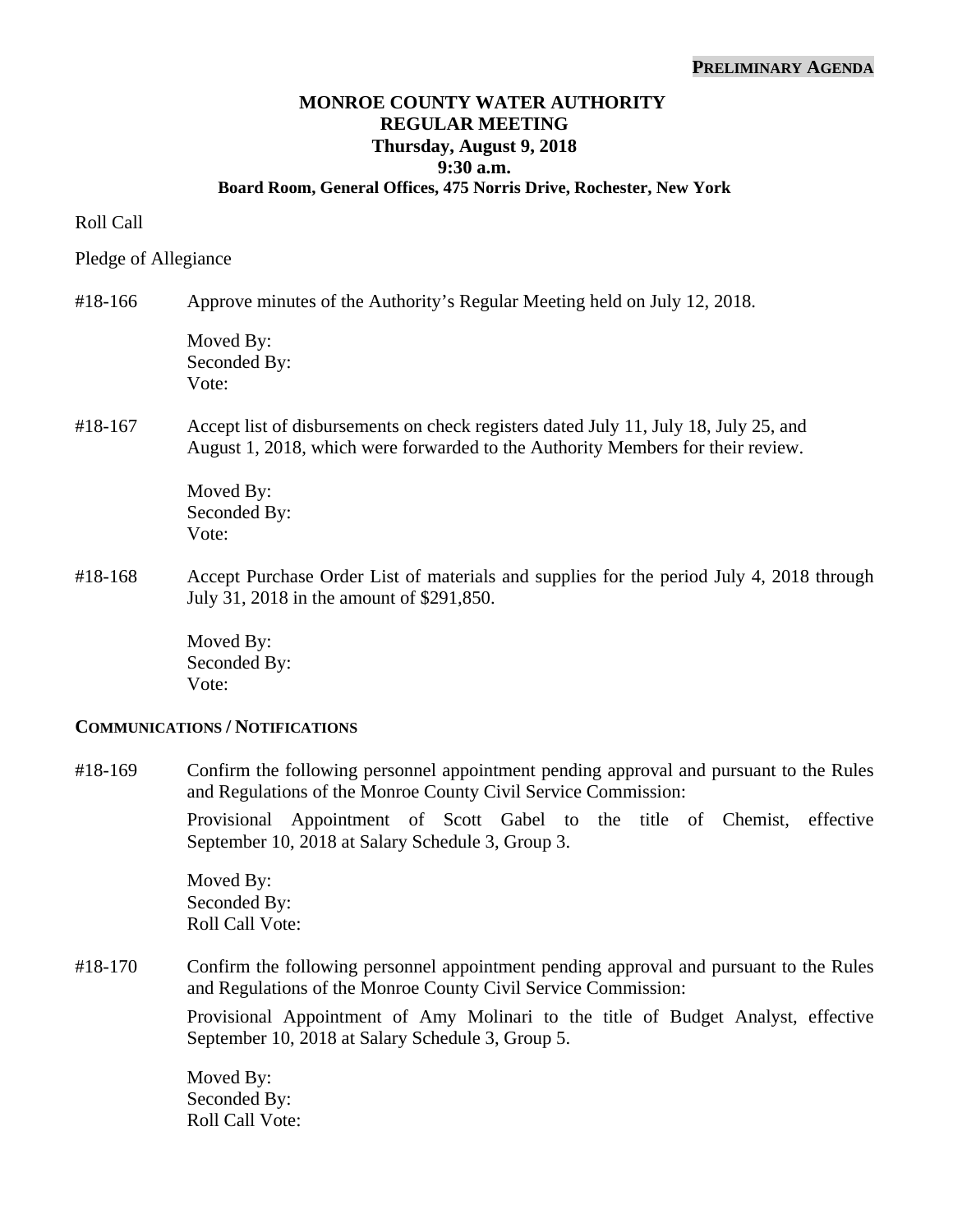### MONROE COUNTY WATER AUTHORITY REGULAR MEETING – August 9, 2018

#18-171 Confirm the following personnel appointment pending approval and pursuant to the Rules and Regulations of the Monroe County Civil Service Commission:

> Appointment of Dennis Guarino to the title of Heavy Motor Equipment Operator, effective August 27, 2018 at Salary Schedule 4, Group 6, Step 1.

Moved By: Seconded By: Roll Call Vote:

#18-172 Confirm the following personnel appointment pending approval and pursuant to the Rules and Regulations of the Monroe County Civil Service Commission:

> Promotional Appointment of Heidi Young to the title of Jr. Project Engineer – Water Distribution, effective August 13, 2018, at Salary Schedule 3, Group 1.

Moved By: Seconded By: Roll Call Vote:

#18-173 Confirm the following personnel appointment pending approval and pursuant to the Rules and Regulations of the Monroe County Civil Service Commission:

> Promotional Appointment of Matthew Smith to the title of Jr. Project Engineer – Water Distribution, effective August 13, 2018, at Salary Schedule 3, Group 1.

Moved By: Seconded By: Roll Call Vote:

#18-174 Confirm the following personnel appointment pending approval and pursuant to the Rules and Regulations of the Monroe County Civil Service Commission:

> Promotional Appointment of Justin Sullivan to the title of Jr. Project Engineer – Water Distribution, effective August 13, 2018 at Salary Schedule 3, Group 1.

Moved By: Seconded By: Roll Call Vote:

#18-175 Confirm the following personnel appointment pending approval and pursuant to the Rules and Regulations of the Monroe County Civil Service Commission:

> Promotional Appointment of Timothy Stevens to the title of Project Engineer – Water Distribution, effective August 13, 2018 at Salary Schedule 3, Group 4.

Moved By: Seconded By: Roll Call Vote: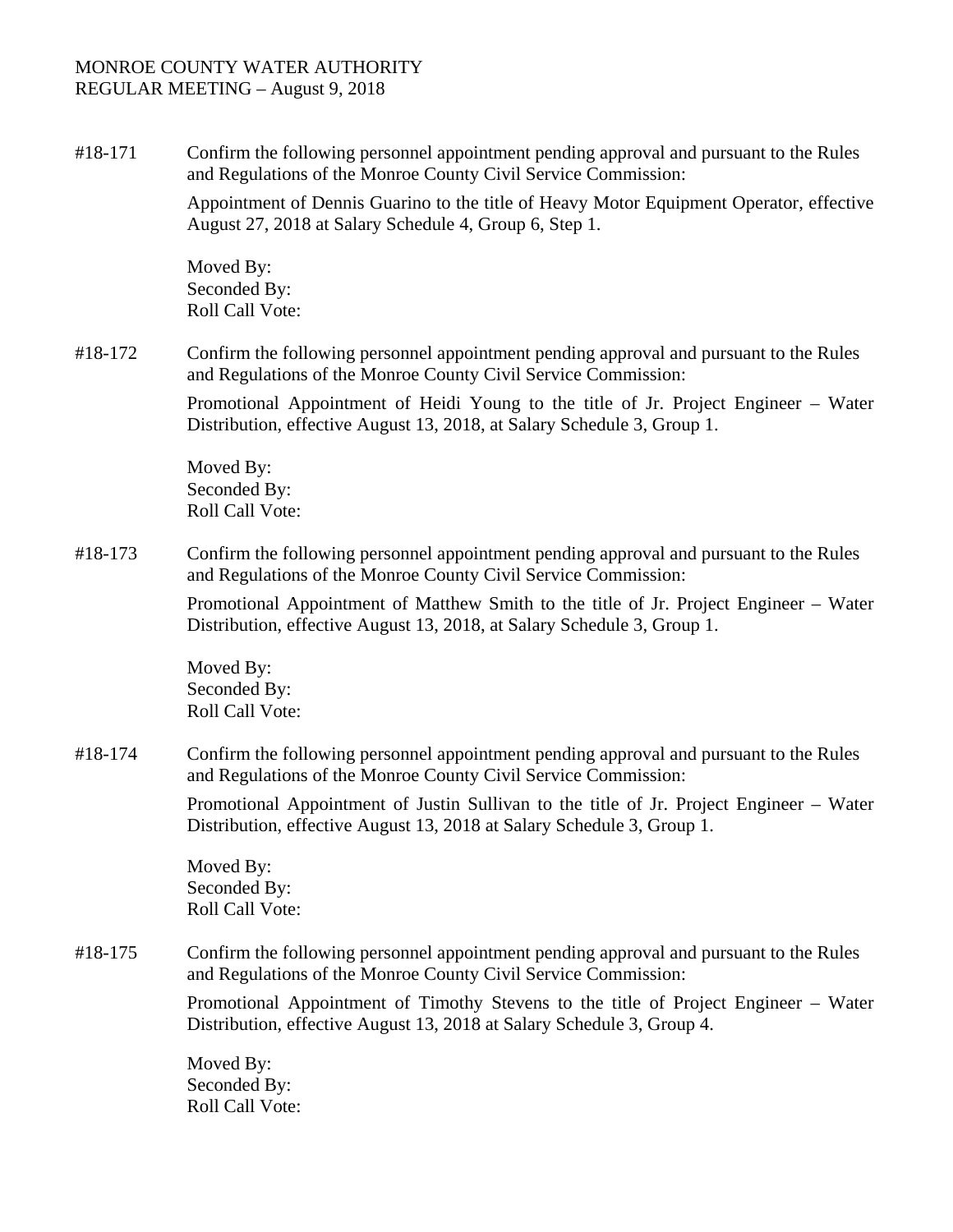### MONROE COUNTY WATER AUTHORITY REGULAR MEETING – August 9, 2018

#18-176 Authorize the execution of **Professional Services Agreements with the following firms for HVAC Engineering Services**: Erdman, Anthony and Associates, Inc.; Pathfinder Engineers and Architects, LLP; and LaBella Associates, P.C.; these professional services agreements are for a term of two years.

> Moved By: Seconded By: Roll Call Vote:

#18-177 Authorize the **award of a lump sum contract for the Eastside Operations Center Emergency Boiler Replacement project** to the low responsive, responsible bidder, Emcor Services Betlem in the bid amount of \$229,500.

> Moved By: Seconded By: Roll Call Vote:

#18-178 Authorize the **purchase and delivery of Rock Salt for the Corfu Water Treatment Plant** from the low responsive, responsible bidder, Compass Minerals in the bid amount of \$17,000 with the option to extend for up to four additional one-year terms upon mutual consent.

> Moved By: Seconded By: Roll Call Vote:

#18-179 Authorize the **purchase of various Ford Vehicle Parts and/or Supplies** for maintenance and repair of Water Authority vehicles **utilizing Monroe County Contract – #0601-17** from **vendor awarded, Emerling Ford, Inc.** (#4700000408), for an estimated amount of \$20,000 through the contract period ending July 31, 2019.

> Moved By: Seconded By: Roll Call Vote:

#18-180 The Members of the Authority expressly make the following determinations for all awards of Procurement Contracts made during this meeting: (i) the proposed awardee has been found to be responsible; (ii) the proposed awardee complied with the State Finance Law provisions regarding Permissible Contacts (as defined in the Authority's Procurement Disclosure Policy); (iii) the proposed awardee has (or will prior to the final award being effective) complied with the State Finance Law provisions that require disclosure of all information required to be in the Authority's Solicitation Materials (as such term is defined in the Authority's Procurement Disclosure Policy); and (iv) the procurement process did not involve conduct that is prohibited by the Public Officers Law, the Authority's Procurement Disclosure Policy, and the Authority's Code of Ethics and Conflict of Interest Policies.

> Moved By: Seconded By: Roll Call Vote: